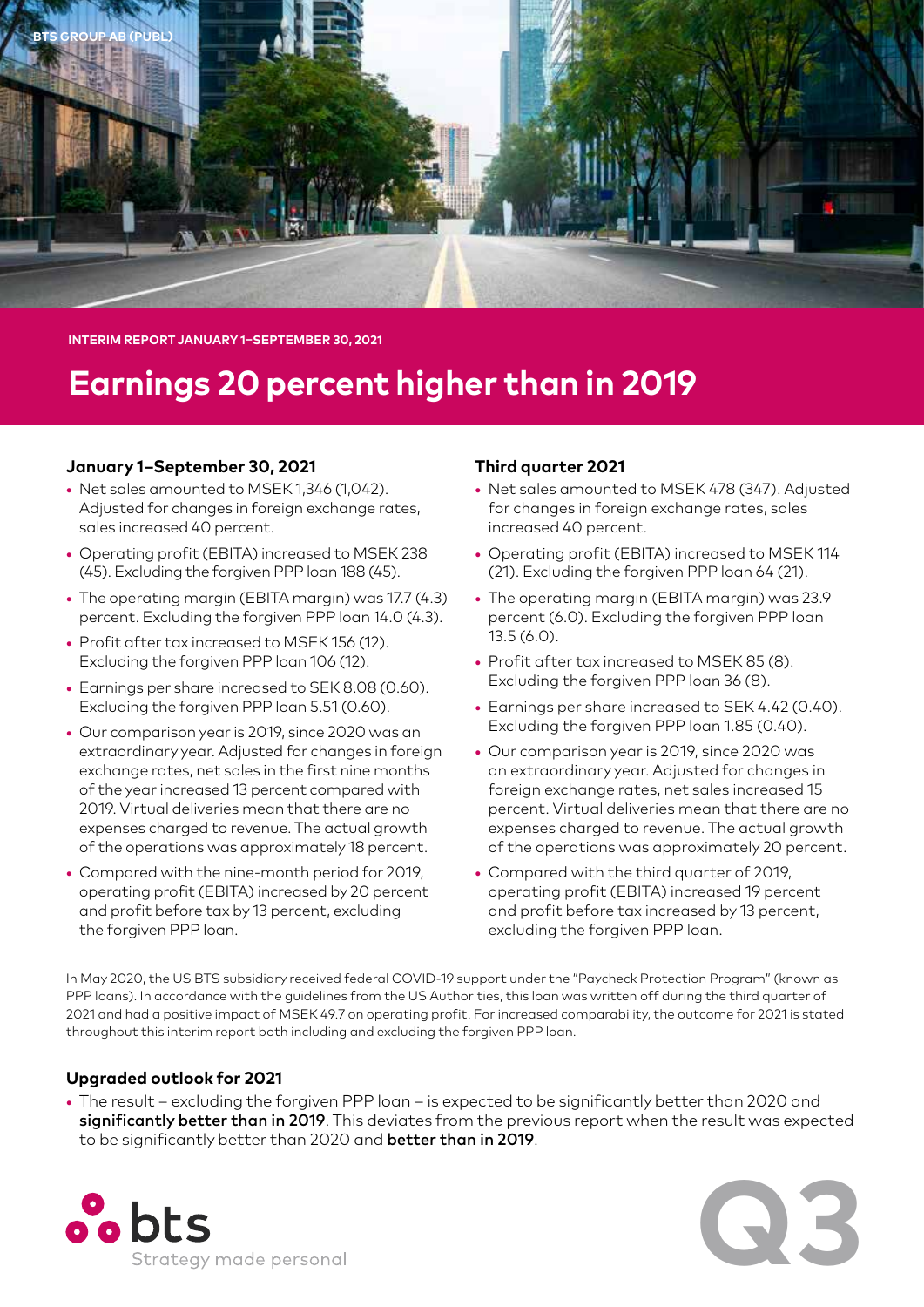# **Record quarter and improved outlook for 2021**

# **We are delivering our best-ever third quarter.**

Our long-term strategy for managing the pandemic is working and we have taken our company to a new level.

The pandemic has initiated significant changes to strategies and organizations in major companies around the world, creating increased demand for our services. BTS is an even more attractive partner for our customers today, thanks to our head start in virtual services, our continued investment in product development and the fact that we retained all of our employees during the past year.

A comparison with 2020 would be like an ice cream seller comparing sales to a rainy summer: reporting better figures is a little too easy. **This is why we ourselves make all our comparisons with 2019.**

Our revenue for the first nine months of the year increased 13 percent compared with 2019. Virtual deliveries mean that there are no expenses charged to revenue. **The actual growth of the operations was approximately 18 percent.**

**Despite strong currency headwinds, our operating profit increased 20 percent compared with 2019.** Discounting currency effects, our earnings increased more than 30 percent.

It should be noted that the formally reported results are MSEK 49.7 higher than my descriptions above. This is due to the announcement by the US Authorities in the third quarter that they forgive that same amount in PPP loans (the Paycheck Protection Program), the purpose of which was to support us in 2020 owing to our retaining all our personnel. This is attributable to the events of 2020, which is why it can be said that our earnings were MSEK 49.7 higher in 2020 than we could report. In accordance with the IFRS reporting standards, which we in our stock exchange contract have committed ourselves to follow, this must be reported in the business for 2021.

**Our margin continued to improve:** it increased approximately 2 percentage points compared with 2019, to 14 percent. The main reason for the improvement is more efficient resource usage, price optimization and reduced external costs, while increased digital investments were charged



to earnings. Our long-term goal remains to reach an EBITA margin of 15 percent.

Many of our customers have indicated that demand for physical deliveries will return when travel restrictions, and the limitations on meeting others, are lifted and that they will demand a combination of physical, virtual and digital solutions. We believe that demand for digital solutions will increase and we will be investing significantly more in product development for digital solutions in 2021. Our goal is to meet our customers' evolving needs and to increase our licensing revenue.

**In the third quarter we acquired Netmind**, a specialist in digital transformation that operates primarily in Spain. They have an extremely robust offering. We believe there is great demand for their products and services globally, and we regard this as an extremely attractive opportunity for growth.

BTS's ambition is to exit the 2020 pandemic and recession as a stronger company in the long term and to achieve a level of profit higher than prior to the recession, as well as sustainable growth. Our goal is to have larger and more profitable operations than before the pandemic – based on an expanded customer base, deeper customer relations, a stronger organization and increased revenue from virtual and digital solutions, combined with physical deliveries.

The outlook for 2021 is favorable; **we believe that earnings – excluding the forgiven PPP loan – will be significantly higher than 2020 and significantly higher than in 2019**, despite strong currency headwinds compared to 2019.

Stockholm, November 10, 2021

# **Henrik Ekelund**

President and CEO of BTS Group AB (publ)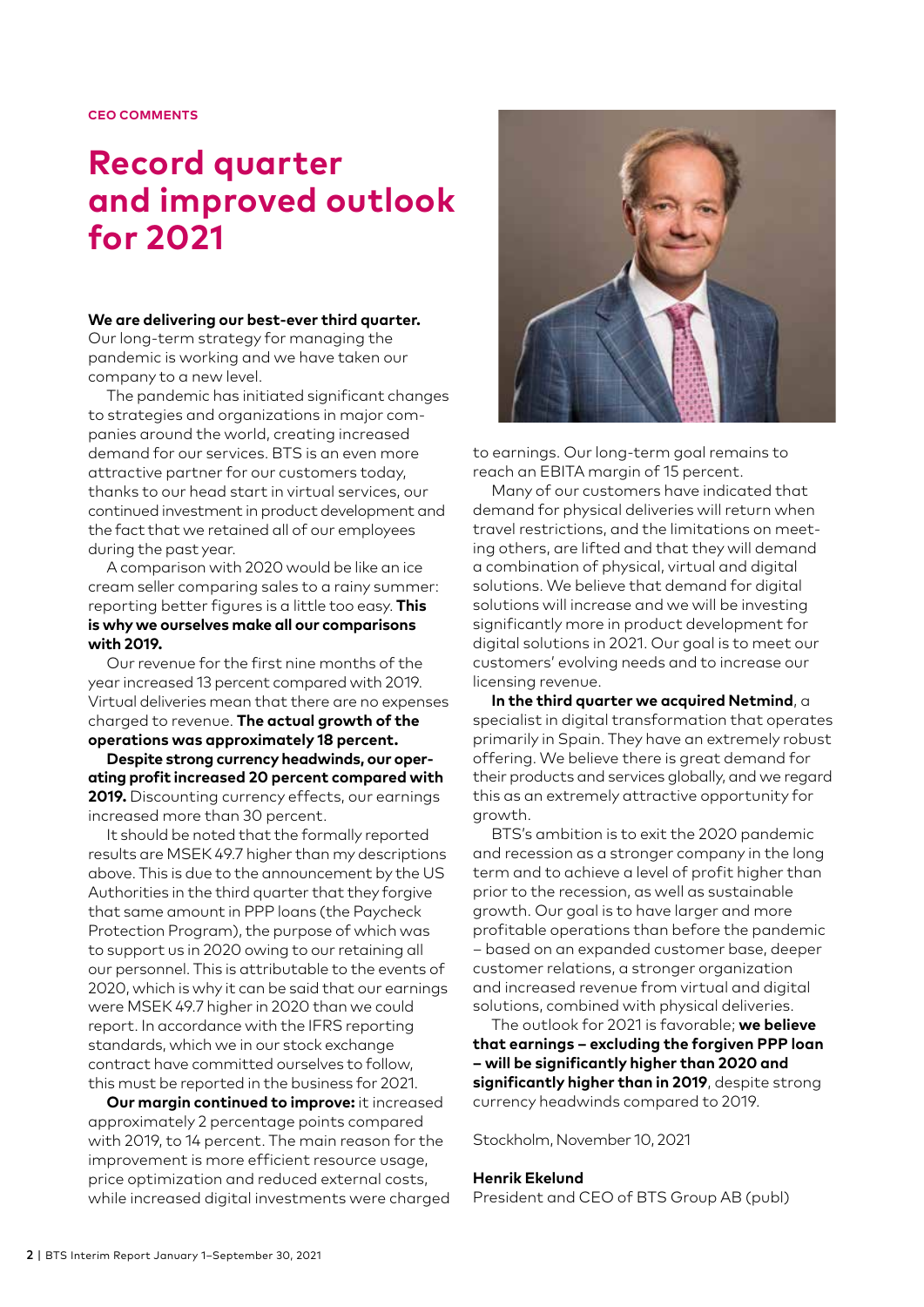# **OPERATIONS**

#### **Sales**

BTS's net sales for the nine-month period amounted to MSEK 1,346 (1,042). Adjusted for changes in foreign exchange rates, total sales increased 40 percent.

Growth varied between the units: BTS North America 51 percent, BTS Other markets 46 percent, APG 39 percent and BTS Europe 10 percent (growth measured in local currency).

Compared with the nine-month period in 2019, sales increased 13 percent, adjusted for changes in foreign exchange rates. It should be noted that the virtual deliveries meant no travel expenses were charged to customers, which is why the underlying growth in operations is approximately 5 percent higher.

#### **Earnings**

In May 2020, the US BTS subsidiary received federal COVID-19 support under the "Paycheck Protection Program" (known as PPP loans). In accordance with the guidelines from the US Authorities, this loan was written off during the third quarter of 2021 and had a positive impact of MSEK 49.7 on operating profit. For increased comparability, the outcome for 2021 is stated throughout this interim report both including and excluding the forgiven PPP loan.

Operating profit (EBITA) increased during the nine-month period to MSEK 238 (45), excluding the forgiven PPP loan MSEK 188 (45). The operating margin (EBITA margin) was 17.7 (4.3) percent, excluding the forgiven PPP loan 14.0 percent (4.3).

Compared with the nine-month period for 2019, operating profit (EBITA), excluding the forgiven PPP loan, increased by 20 percent despite strong currency headwinds. Discounting changes in foreign exchange rates, our operating profit (EBITA), excluding the forgiven PPP loan, increased more than 30 percent. The operating margin (EBITA margin) increased from 11.9 to 14.0 percent, excluding the forgiven PPP loan.

Operating profit (EBIT) increased during the nine-month period to MSEK 215 (27), excluding the forgiven PPP loan MSEK 165 (27). The operating margin (EBIT margin) was 16.0 (2.6) percent, excluding the forgiven PPP loan 12.3 percent (2.6). Operating profit (EBIT) for the nine-month period was charged with MSEK 23.0 (18.3) for amortization of intangible assets attributable to acquisitions.



The Group's earnings before tax increased to MSEK 203 (17), excluding the forgiven PPP loan MSEK 154 (17).

REVENUE BY QUARTER









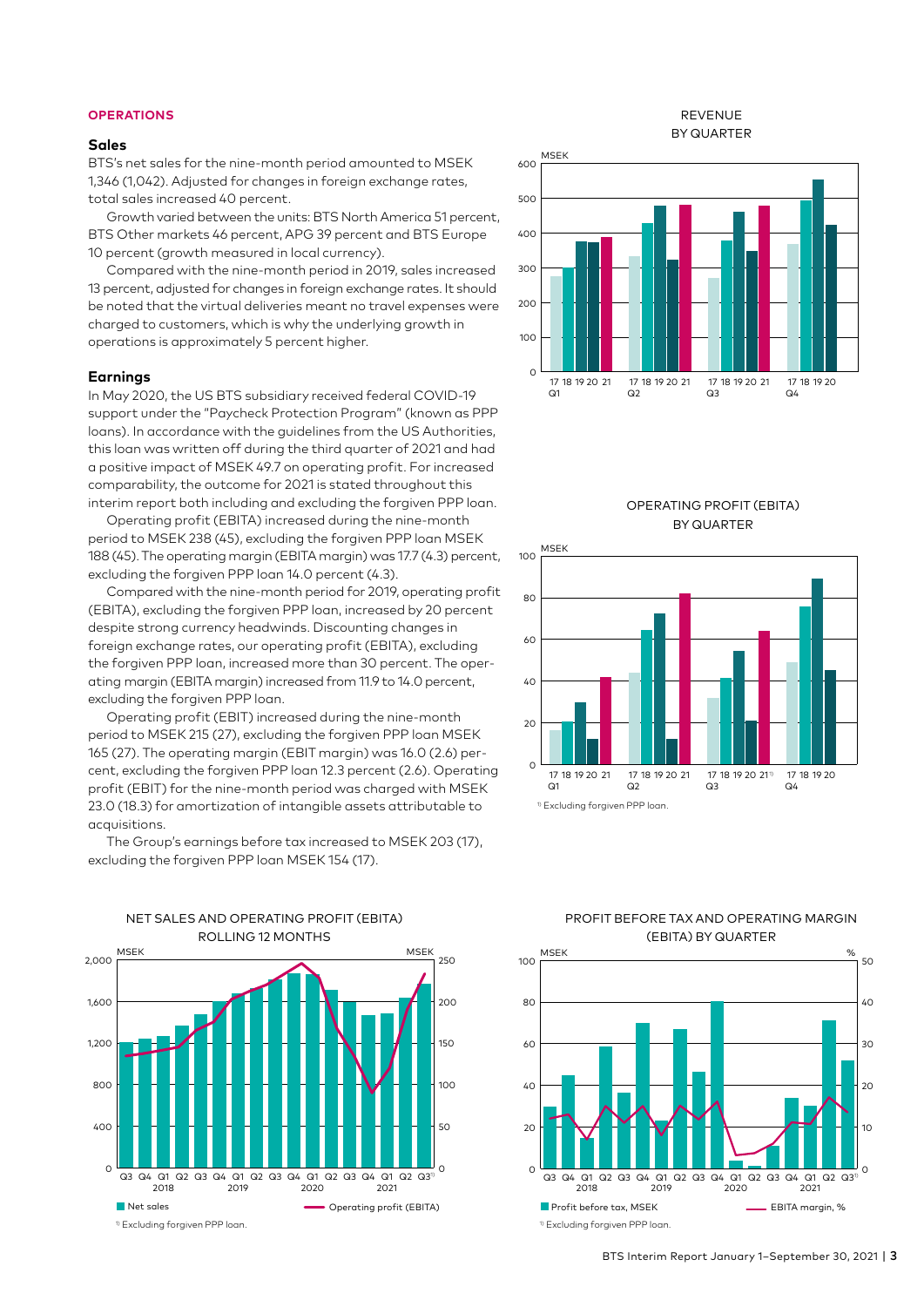The Group's profitability was positively affected by improved profit in all operating units compared with last year.

# **Third quarter**

BTS's third-quarter net sales amounted to MSEK 478 (347). Adjusted for changes in foreign exchange rates, sales increased 40 percent.

Compared with the third quarter of 2019, sales increased 15 percent adjusted for changes in foreign exchange rates. It should be noted that the virtual deliveries meant no travel expenses were charged to customers, which is why the underlying growth in operations is approximately 5 percent higher.

In May 2020, the US BTS subsidiary received federal COVID-19 support under the "Paycheck Protection Program" (known as PPP loans). In accordance with the guidelines from the US Authorities, this loan was written off during the third quarter of 2021, and had a positive impact of MSEK 49.7 on operating profit. For increased comparability, the outcome for 2021 is stated throughout this interim report both including and excluding the forgiven PPP loan.

Operating profit (EBITA) increased during the third quarter to MSEK 114 (21), excluding the forgiven PPP loan MSEK 64 (21). The operating margin (EBITA margin) was 23.9 (6.0) percent, excluding the forgiven PPP loan 13.5 percent (6.0).

Compared with the third quarter of 2019, operating profit (EBITA), excluding the forgiven PPP loan increased by 19 percent. Currency fluctuations had a negative impact of 12 percent on earnings. The operating margin increased from 11.8 to 13.5 percent, excluding the forgiven PPP loan.

Operating profit (EBIT) increased to MSEK 106 (14), excluding the forgiven PPP loan MSEK 56 (14). The operating margin (EBIT margin) was 22.2 (4.2) percent, excluding the forgiven PPP loan 11.8 percent (4.2). Operating profit for the third quarter was charged with MSEK 8.0 (6.3) for amortization of intangible assets attributable to acquisitions.

Profit before tax increased during the third quarter to MSEK 102 (11), excluding the forgiven PPP loan MSEK 52 (11).

The Group's profitability was positively affected by drastically improved profit in all operating units compared with last year.

#### **SEGMENT REPORTING**

The effects of IFRS 16 and the forgiven PPP loans are not included in the BTS Operating units reporting, which is why the effects are recognized as Group adjustments.

#### **Operating units**

BTS North America consists of BTS's operations in the USA, excluding APG but including SwissVBS with its operations in Canada and Switzerland.

**BTS Europe** consists of operations in France, Germany, the Netherlands, the UK and Sweden.

**BTS Other markets** consists of operations in Argentina, Australia, Brazil, China, Costa Rica, India, Italy, Japan, Malaysia, Mexico, Singapore, South Africa, South Korea, Spain, Taiwan, Thailand and the United Arab Emirates.

APG consists of operations in Advantage Performance Group in the USA.

#### NET SALES PER OPERATING UNIT

**MSEK Jul–Sep 2021 Jul–Sep 2020 Jan–Sep 2021 Jan–Sep 2020 Oct–Sep 2020/21 Jan–Dec 2020** BTS North America 251 156 699 514 875 689 BTS Europe 77 76 240 224 332 316 BTS Other markets 124 93 327 240 451 363 APG 27 22 80 64 111 95 **Total 478 347 1,346 1,042 1,769 1,464**

OPERATING PROFIT (EBITA) PER OPERATING UNIT

| <b>MSEK</b>                     | Jul-Sep<br>2021 | Jul-Sep<br>2020          | Jan-Sep<br>2021 | Jan-Sep<br>2020 | Oct-Sep<br>2020/21 | Jan-Dec<br>2020 |
|---------------------------------|-----------------|--------------------------|-----------------|-----------------|--------------------|-----------------|
| <b>BTS North America</b>        | 37.6            | 7.0                      | 106.5           | 37.1            | 118.2              | 48.8            |
| <b>BTS</b> Europe               | 6.3             | 3.0                      | 30.9            | 10.7            | 39.7               | 19.5            |
| <b>BTS Other markets</b>        | 18.9            | 9.8                      | 46.2            | $-3.2$          | 68.9               | 19.4            |
| <b>APG</b>                      | 0.3             | $-0.7$                   | 0.6             | $-3.8$          | 1.4                | $-2.9$          |
| <b>EBITA</b> per operating unit | 63.1            | 19.2                     | 184.2           | 40.8            | 228.2              | 84.8            |
| Effects of IFRS 16              | 1.4             | 1.5                      | 3.9             | 4.1             | 5.3                | 5.5             |
| Forgiven PPP loan               | 49.7            | $\overline{\phantom{0}}$ | 49.7            |                 | 49.7               |                 |
| Total                           | 114.2           | 20.8                     | 237.8           | 44.9            | 283.2              | 90.3            |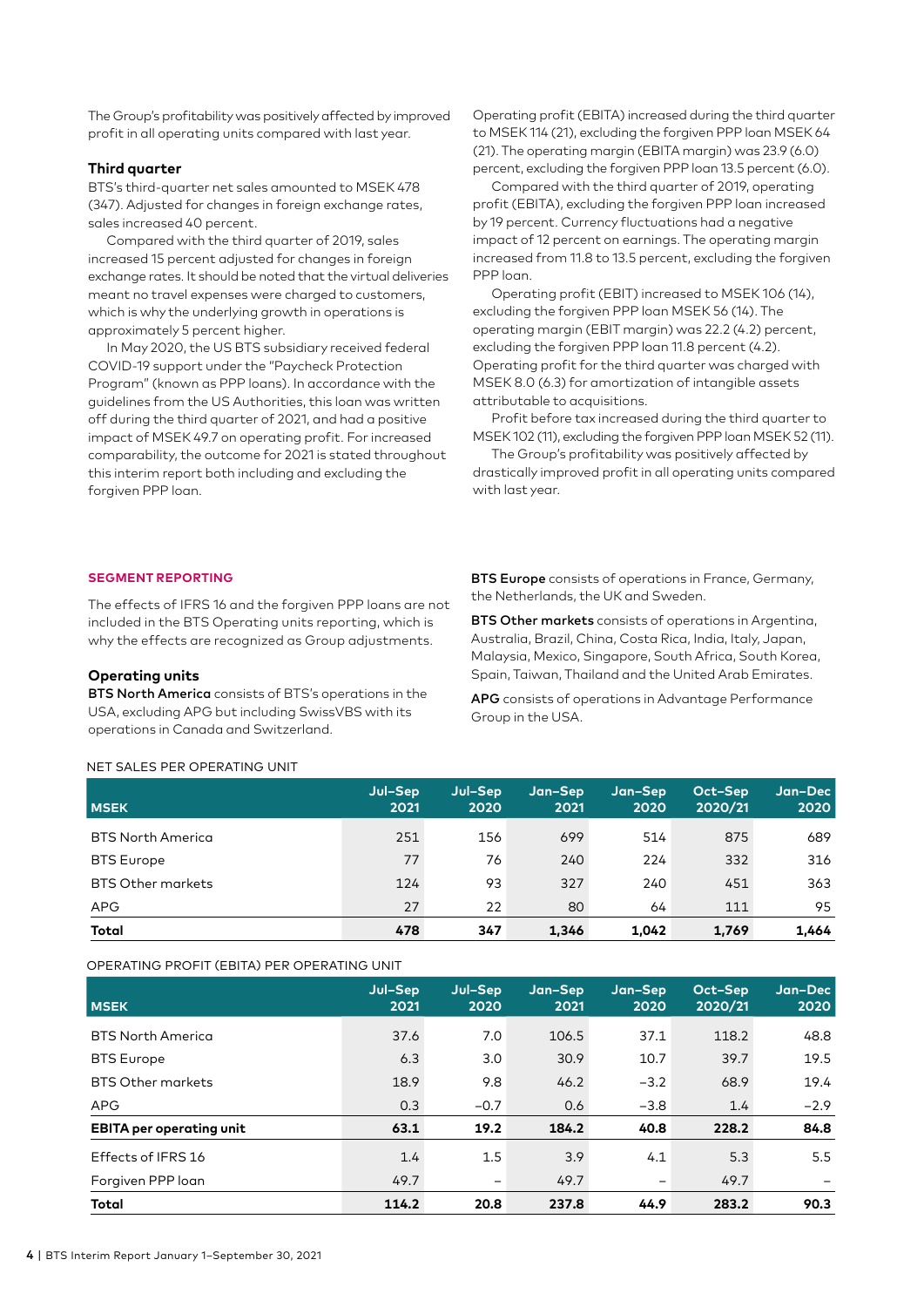#### NET SALES BY SOURCE OF REVENUE JANUARY 1–SEPTEMBER 30, 2021 (2020)



# **Market development**

The market performed positively during the nine-month period. The pandemic initiated significant changes to strategies and organizations in many companies, creating increased demand for our services. Virtual deliveries are now fully accepted as a replacement for physical deliveries.

# **BTS North America**

Net sales for BTS's operations in North America amounted to MSEK 699 (514) for the nine-month period. Adjusted for changes in foreign exchange rates, revenue grew 51 percent. Operating profit (EBITA) for the nine-month period totaled MSEK 106.5 (37.1). The operating margin (EBITA margin) was 15.2 (7.2) percent.

Compared with the nine-month period in 2019, net sales adjusted for changes in foreign exchange rates increased 22 percent and operating profit (EBITA) in SEK increased 23 percent.

Net sales for the third quarter amounted to MSEK 251 (156). Adjusted for changes in foreign exchange rates, revenue grew by 65 percent. Operating profit (EBITA) amounted to MSEK 37.6 (7.0) in the third quarter. The operating margin (EBITA margin) was 15.0 (4.5) percent.

Compared with the third quarter of 2019, net sales, adjusted for changes in foreign exchange rates, increased 24 percent and operating profit (EBITA) increased 28 percent in SEK.

The market in North America has developed positively and BTS has been extremely successful with sales and deliveries of virtual services. The margin improved due to more efficient resource usage, price optimization and lower external costs.

# **BTS Europe**

Net sales for BTS Europe amounted to MSEK 240 (224) for the nine-month period. Adjusted for changes in foreign exchange rates, revenue grew 10 percent. Operating profit (EBITA) for the nine-month period totaled MSEK 30.9 (10.7). The operating margin (EBITA margin) was 12.9 (4.8) percent.

Compared with the nine-month period in 2019, net sales, adjusted for changes in foreign exchange rates, decreased 5 percent and operating profit (EBITA) decreased 8 percent in SEK.

Net sales for the third quarter amounted to MSEK 77 (76). Adjusted for changes in foreign exchange rates, revenue remained unchanged. Operating profit (EBITA) amounted to MSEK 6.3 (3.0) in the third quarter. The operating margin (EBITA margin) was 8.2 (4.0) percent.

# NET SALES PER OPERATING UNIT JANUARY 1–SEPTEMBER 30, 2021 (2020)



Compared with the third quarter of 2019, net sales, adjusted for changes in foreign exchange rates, decreased 18 percent and operating profit (EBITA) decreased 56 percent in SEK.

The negative trend in BTS Europe can be attributed entirely to a drastic reduction of revenue in BTS Germany due to the completion of two major projects during the second quarter. We believe that the operation in Germany will stabilize and grow again starting in 2022.

# **BTS Other markets**

Net sales for BTS Other markets amounted to MSEK 327 (240) for the nine-month period. Adjusted for changes in foreign exchange rates, revenue grew 46 percent. Operating profit (EBITA) for the nine-month period amounted to MSEK 46.2 (–3.2). The operating margin (EBITA margin) was 14.1 (–1.4) percent.

Compared with the nine-month period in 2019, net sales, adjusted for changes in foreign exchange rates, increased 10 percent and operating profit (EBITA) increased 39 percent in SEK.

Net sales for the third quarter amounted to MSEK 124 (93). Adjusted for changes in foreign exchange rates, revenue grew by 35 percent. Operating profit (EBITA) amounted to MSEK 18.9 (9.8) in the third quarter. The operating margin (EBITA margin) was 15.3 (10.5) percent.

Compared with the third quarter of 2019, net sales, adjusted for changes in foreign exchange rates, increased 23 percent and operating profit (EBITA) increased 93 percent in SEK.

BTS Other markets was hit the first and the hardest by the pandemic during the first half of 2020 but is now showing a positive revenue trend for the last five quarters. The margin improved due to more efficient resource usage, price optimization and lower external costs.

# **APG**

Net sales for APG amounted to MSEK 80 (64) in the nine-month period. Adjusted for changes in foreign exchange rates, revenue grew 39 percent. Operating profit (EBITA) for the nine-month period amounted to MSEK 0.6 (–3.8). The operating margin (EBITA margin) was 0.7 (–5.9) percent.

Compared with the nine-month period in 2019, net sales, adjusted for changes in foreign exchange rates, increased 8 percent and operating profit (EBITA) increased from MSEK 0.0 to 0.6.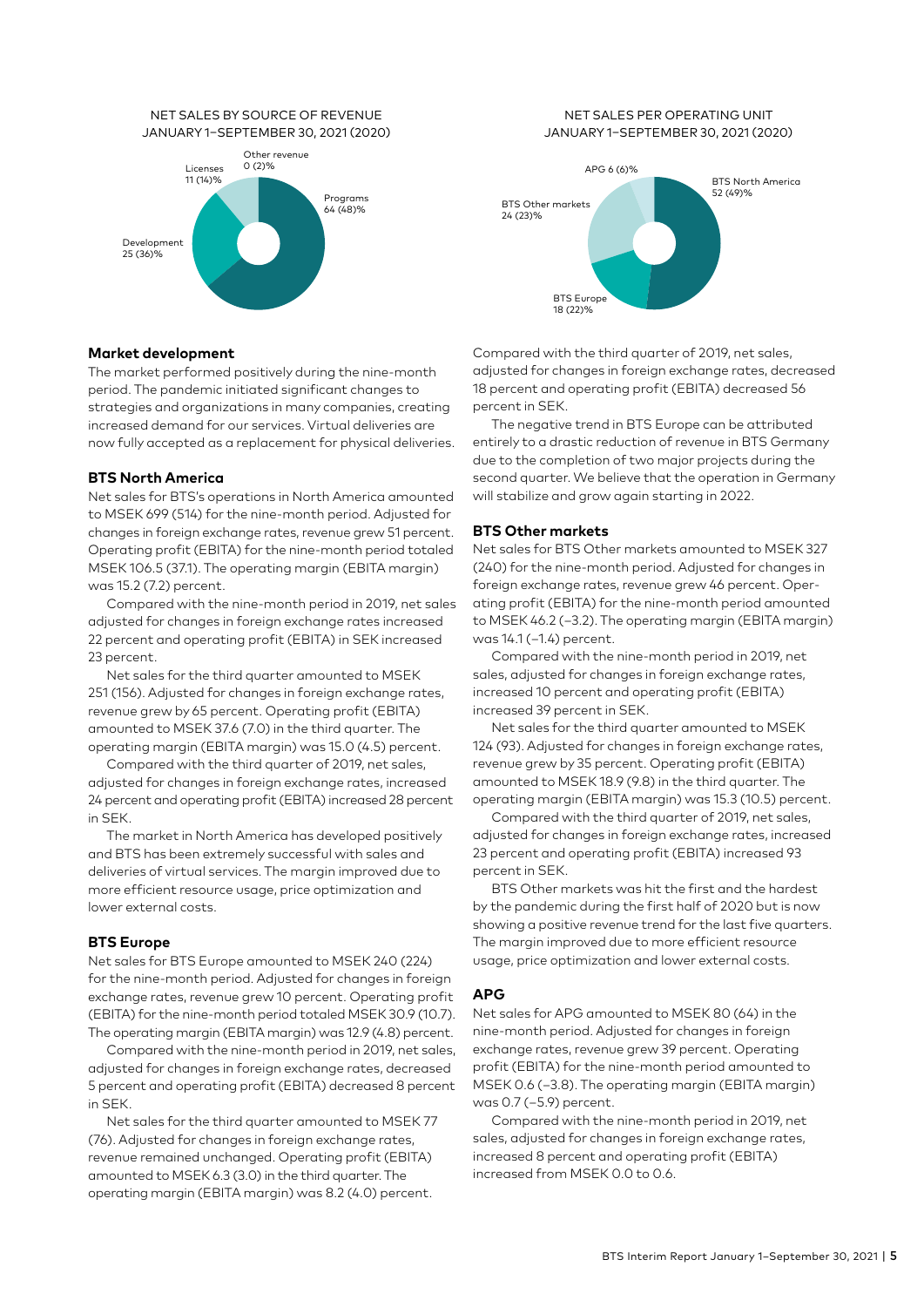Net sales for the third quarter amounted to MSEK 27 (22). Adjusted for changes in foreign exchange rates, revenue grew by 24 percent. Operating profit (EBITA) amounted to MSEK 0.3 (–0.7) in the third quarter. The operating margin (EBITA margin) was 1 (-3.1) percent.

Compared with the third quarter of 2019, net sales, adjusted for changes in foreign exchange rates, increased 23 percent and operating profit (EBITA) increased from MSEK –0.3 to 0.3.

### **OTHER INFORMATION**

# **Financial position**

BTS's cash flow from operating activities amounted to MSEK 163 (154) in the nine-month period.

Available cash and cash equivalents amounted to MSEK 513 (574) at the end of the period. The company's interest-bearing loans amounted to MSEK 330 (276) at the end of the period.

BTS's equity ratio was 39 percent (42) at the end of the period.

The company had no outstanding conversion loans at the balance sheet date.

# **Employees**

Per September 30, the number of employees at BTS was 1,025 (842). Out of the staff increase of 183 employees, 22 were added through the acquisition of Bates, 63 through the acquisition of Netmind and 52 were added in BTS Digital.

The average number of employees for the nine-month period was 902 (847).

#### **Parent Company**

The Parent Company's net sales in the nine-month period amounted to MSEK 2.6 (2.5) and profit before tax totaled MSEK 33.6 (15.2). Cash and cash equivalents amounted to MSEK 0.8 (21.0).



# **Acquisitions**

On September 16, 2021, BTS acquired Netmind SL, as communicated in a press release on the same date. The acquisition encompasses all operations including employees, technology, intellectual property, customer relations, brands and equipment.

The acquisition of Netmind enables BTS to considerably strengthen its position in the Spanish-speaking markets. With its focus on digital and agile change solutions, Netmind's offering complements BTS, which thus strengthens its position for continued growth in Spain and in other markets.

Netmind partners with some of the world's leading companies to succeed in the digital field using Netmind's innovative solutions, proprietary concepts and methods, in-house models for agile change and an extensive library of courses and training. Netmind's customer base has only a limited overlap with BTS, which offers significant potential for synergies.

The acquisition includes an initial purchase consideration in cash and a new issue of BTS shares. Further purchase considerations will be paid between 2023 and 2025, provided Netmind meets specific targets in the period from 2022 to 2025

# **Preliminary acquisition calculation ratified at the date of acquisition, translated at the exchange rate per September 30, 2021**

| <b>MSEK</b>                              |          |
|------------------------------------------|----------|
| Tangible assets                          | 3.5      |
| Intangible assets                        | 40.7     |
| Receivables                              | 17.8     |
| Cash and cash equivalents                | 74       |
| Non-current liabilities                  | $-3.9$   |
| Current liabilities                      | $-11.9$  |
| Identifiable assets                      | 53.6     |
| Goodwill                                 | 160.7    |
| Total purchase price                     | 214.2    |
| Estimated additional cash purchase price | $-3.3$   |
| Eair value of future share issue         | $-5.1$   |
| Provision for conditional purchase price | $-148.1$ |
| Purchase price paid in cash              | 57.7     |

Goodwill consists of expected future synergy effects in the form of an expanded product range and more services. Alongside synergy effects, the addition of qualified employees and future profitability components are included in the goodwill item.

# **Impact of the COVID-19 pandemic Operations**

As previously communicated, a number of strategic measures have been adopted to evolve operations to handle the effects of the pandemic. BTS is following the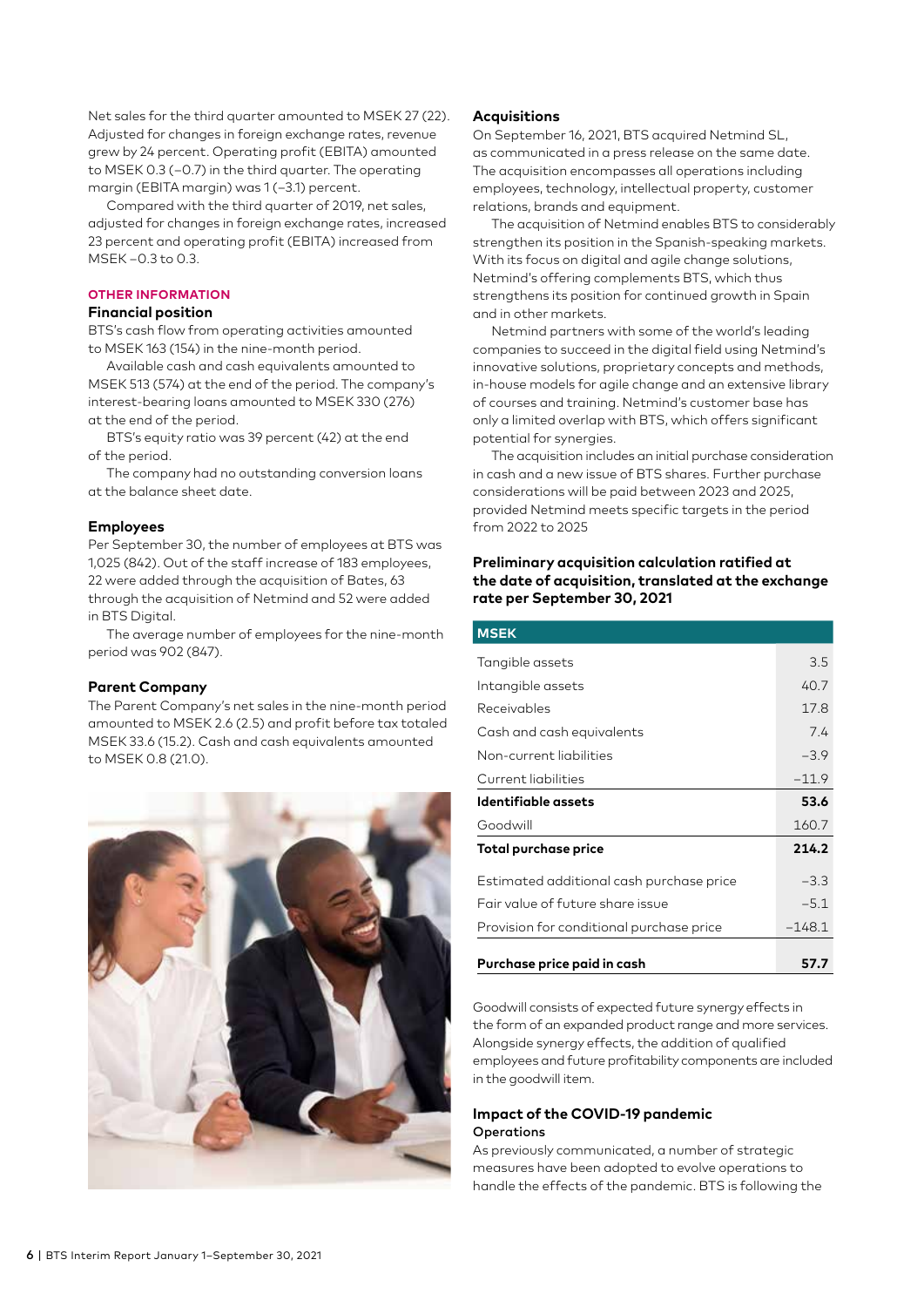recommendations of the authorities. However, the health and well-being of our employees and customers has the highest priority for us, which is why in some cases we follow stricter rules than what the authorities recommend.

# Support measures

During the nine-month period the Group has, to a very limited extent, benefited from local support measures which have reduced personnel costs by a total of MSEK 0.6. No employees were affected by any furloughs during the nine-month period.

# **Risks and uncertainties**

The Group's material risks and uncertainties include, among others, market and business risks, operational risks and financial risks. Business risks include significant exposure to individual customers or markets as well as the negative influence of changes in the economy. Operational risks include dependence on key individuals, insufficient skills supply and an inability to take advantage of intellectual property, as well as BTS not meeting the stringent requirements of its clients. Financial risks mainly relate to foreign exchange rates and credit risks. The management of risks and uncertainties is described in the 2020 Annual Report.

The COVID-19 pandemic is having a significant impact on the general market climate and global economy. Initially, the pandemic negatively impacted the Group's sales and earnings, which was the effect of severe restrictions on freedom of movement in several countries where BTS operates. Over time however, demand for the Group's services, primarily virtual, has increased as a result of the strategic change needs that have arisen among the world's major companies due to the pandemic. Group management and the Board are continuously analyzing and evaluating the underlying market trends and changes that may affect the Group – negatively or positively – and are developing appropriate action plans.

# **Critical accounting estimates and assumptions**

In order to prepare the financial statements in conformity with IFRS, Corporate Management is required to make estimates and assumptions that affect the application of accounting principles and the recognized amounts of assets, liabilities, revenue and costs. Estimates and assumptions are based on historical experience and a number of other factors that are regarded as reasonable

under prevailing conditions. Actual outcomes can deviate from these estimates and assumptions. Estimates and assumptions are reviewed regularly.

# **Accounting principles**

This interim report has been prepared in accordance with IAS 34 Interim Financial Reporting. The consolidated financial statements have been prepared in accordance with the International Financial Reporting Standards (IFRS) as endorsed by the EU, RFR 1 Supplementary Accounting Rules for Groups, and the Swedish Annual Accounts Act. The Parent Company's statements have been prepared in accordance with RFR 2 Accounting for Legal Entities and the Annual Accounts Act.

# **Financial calendar**

Year-end report February 23, 2022 Interim report Jan–Mar 2022 May 13, 2022

Stockholm, November 10, 2021

Henrik Ekelund CEO

This report has not been reviewed by BTS's auditors.

# **Contact information**

| Henrik Ekelund CEO |                  | Tel: +46 8 587 070 00                                 |
|--------------------|------------------|-------------------------------------------------------|
| Stefan Brown CFO   |                  | Tel: +46 8 587 070 62                                 |
|                    |                  | Michael Wallin Head of Investor Tel: +46 8 587 070 02 |
|                    | <b>Relations</b> | Mobile: +46 70 878 80 19                              |

For further information, visit www.bts.com

BTS Group AB (publ) Grevgatan 34 SE-114 53 Stockholm SWEDEN

Tel: +46 8 587 070 00 Company registration number: 556566-7119

BTS is a global professional services firm headquartered in Stockholm, Sweden. BTS has more than 1 000 professionals in 36 offices located on six continents. We focus on the people side of strategy, working with leaders at all levels to help them make better decisions, convert those decisions to actions and deliver results. At our core, we believe people learn best by doing. For 35 years, we've been designing fun, powerful experiences™ that have a profound and lasting impact on people and their careers. We inspire new ways of thinking, build critical capabilities and unleash business success. It's strategy made personal.

We serve a wide range of client needs, including: Strategy execution, Leadership development programs, Assessment, Developing business acumen, Transforming sales organizations, Coaching, and Digital solutions, events and services.

We partner with nearly 450 organizations, including over 30 of the world's 100 largest global corporations. Our major clients are e.g.: ABB, Chevron, Coca-Cola, Ericsson, EY, HP, Mercado Libre, Salesforce.com, SAP and Tencent.

BTS is a public company listed on the Nasdaq Stockholm exchange and trades under the symbol BTS B. For more information, please visit www.bts.com.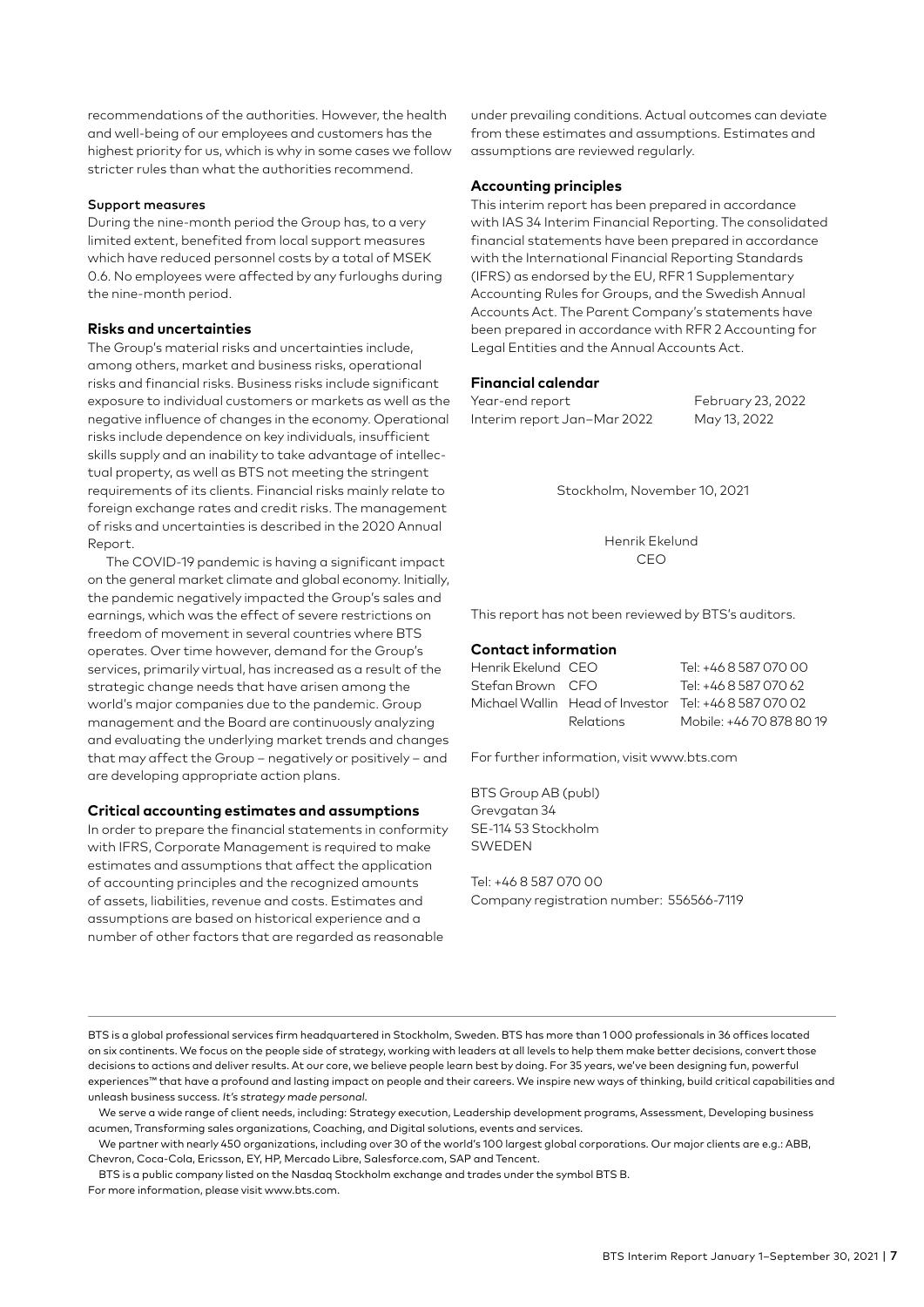# **Group income statement, summary**

| <b>KSEK</b>                                               | Jul-Sep<br>2021 | Jul-Sep<br>2020 | Jan-Sep<br>2021         | Jan-Sep<br>2020          | Oct-Sep<br>2020/21                                                | Jan-Dec<br>2020 |
|-----------------------------------------------------------|-----------------|-----------------|-------------------------|--------------------------|-------------------------------------------------------------------|-----------------|
| Net sales                                                 | 478,152         | 347,004         | 1,346,064               | 1,041,524                | 1,768,695                                                         | 1,464,155       |
| Operating expenses                                        | $-396,972$      |                 | $-310,542$ $-1,111,443$ |                          | $-947,729$ $-1,472,441$ $-1,308,726$                              |                 |
| Forgiven PPP loan <sup>1)</sup>                           | 49,694          |                 | 49,694                  | $\overline{\phantom{0}}$ | 49,694                                                            |                 |
| Depreciation of property, plant<br>and equipment          | $-16,696$       | $-15,699$       | $-46,486$               | $-48,878$                | $-62,731$                                                         | $-65,123$       |
| Amortization of intangible assets                         | $-7,984$        | $-6,328$        | $-23,049$               | $-18,333$                | $-30,416$                                                         | $-25,700$       |
| <b>Operating profit</b>                                   | 106,193         | 14,436          | 214,780                 | 26,585                   | 252,803                                                           | 64,607          |
|                                                           |                 |                 |                         |                          |                                                                   |                 |
| Net financial items                                       | $-4,115$        | $-3,858$        | $-11,645$               | $-9,919$                 | $-15,633$                                                         | $-13,907$       |
| Associated company, profit after tax                      | $-107$          | 548             | 185                     | 94                       | 445                                                               | 353             |
| <b>Profit before tax</b>                                  | 101,971         | 11,126          | 203,320                 | 16,760                   | 237,614                                                           | 51,053          |
|                                                           |                 |                 |                         |                          |                                                                   |                 |
| Estimated tax                                             | $-16,513$       | $-3,410$        | $-47,163$               | $-5,080$                 | $-57,910$                                                         | $-15,826$       |
| Profit for the period                                     | 85,458          | 7,716           | 156,157                 | 11,680                   | 179,704                                                           | 35,226          |
| Attributable to the shareholders<br>of the parent company | 85,458          | 7,716           | 156,157                 | 11,680                   | 179,704                                                           | 35,226          |
| Earnings per share, before dilution<br>of shares, SEK     | 4.42            | 0.40            | 8.08                    | 0.60                     | 9.30                                                              | 1.82            |
| Number of shares at end of the period                     |                 |                 |                         |                          | 19,338,328 19,318,292 19,338,328 19,318,292 19,338,328 19,318,292 |                 |
| Average number of shares before dilution                  |                 |                 |                         |                          | 19,324,971 19,318,292 19,320,518 19,318,292 19,319,962 19,318,292 |                 |
| Earnings per share, after dilution<br>of shares, SEK      | 4.42            | 0.40            | 8.08                    | 0.60                     | 9.30                                                              | 1.82            |
| Average number of shares after dilution                   |                 |                 |                         |                          | 19,324,971 19,318,292 19,320,518 19,318,292 19,319,962 19,318,292 |                 |
| Dividend per share, SEK                                   |                 |                 |                         |                          |                                                                   | 1.20            |

<sup>1)</sup> In May 2020, the US BTS subsidiary received federal COVID-19 support under the "Paycheck Protection Program" (known as PPP loans). In accordance with the guidelines<br>from the US Authorities, this loan was written off d

# **Group statement of comprehensive income**

| <b>KSEK</b>                                               | Jul-Sep<br>2021 | Jul-Sep<br>2020          | Jan-Sep<br>2021 | Jan-Sep<br>2020 | Oct-Sep<br>2020/21 | Jan-Dec<br>2020 |
|-----------------------------------------------------------|-----------------|--------------------------|-----------------|-----------------|--------------------|-----------------|
| Profit for the period                                     | 85,458          | 7,716                    | 156,157         | 11,680          | 179,704            | 35,226          |
| Items that will not be reclassified<br>to profit or loss  |                 | $\overline{\phantom{a}}$ |                 |                 |                    |                 |
|                                                           |                 |                          |                 |                 |                    |                 |
| Items that may be reclassified<br>to profit or loss       |                 |                          |                 |                 |                    |                 |
| Translation differences in equity                         | 17,946          | $-25,224$                | 46,544          | $-42,013$       | $-6,841$           | $-95,397$       |
| Other comprehensive income for<br>the period, net of tax  | 17,946          | $-25,224$                | 46,544          | $-42,013$       | $-6,841$           | $-95,397$       |
| Total comprehensive income for the period                 | 103,404         | $-17,508$                | 202,700         | $-30,333$       | 172,863            | $-60,171$       |
| Attributable to the shareholders<br>of the parent company | 103,404         | $-17,508$                | 202,700         | $-30,333$       | 172,863            | $-60.171$       |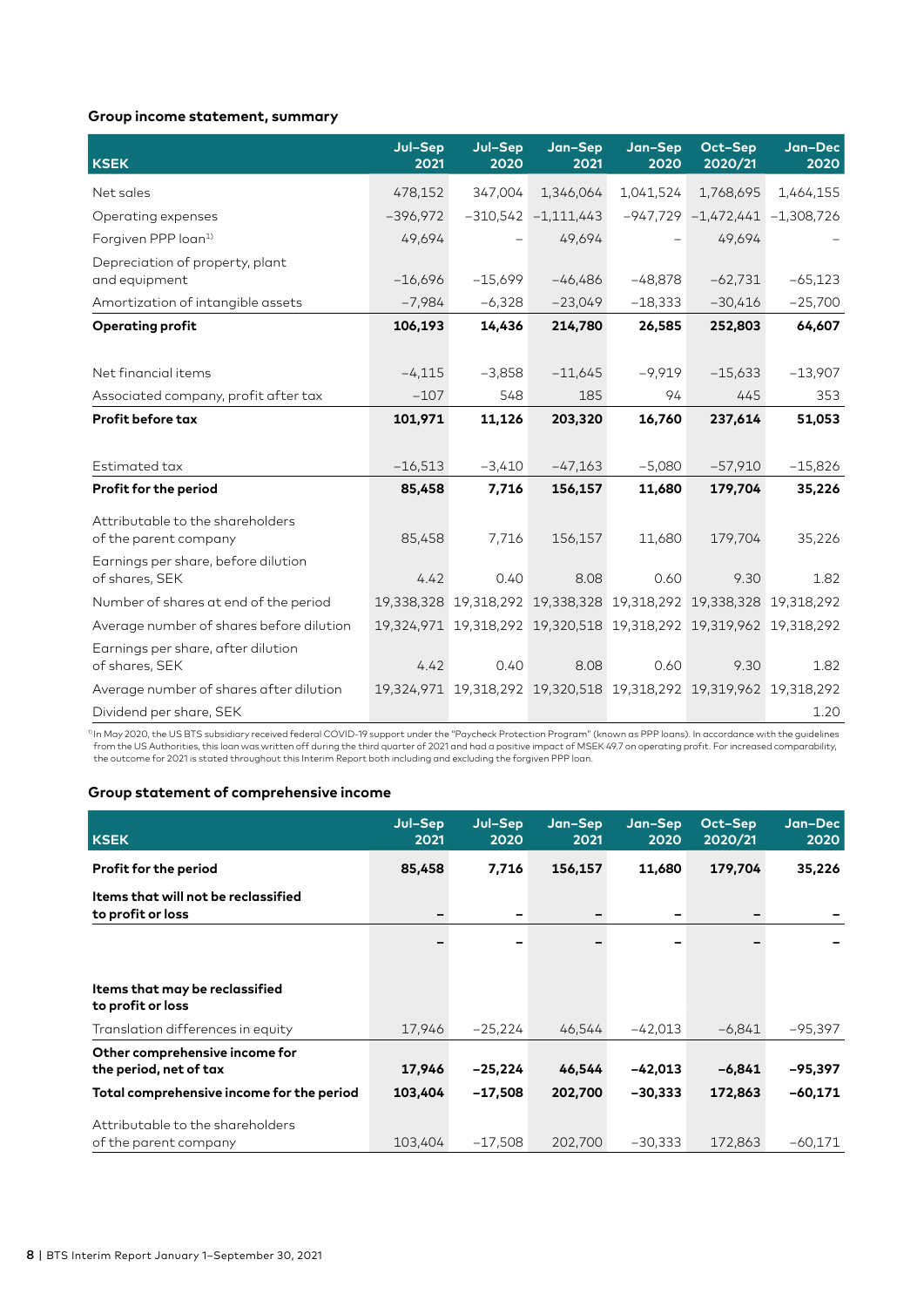# **Group balance sheet, summary**

| <b>KSEK</b>                         | 30 Sep<br>2021 | 30 Sep<br>2020 | 31 Dec<br>2020 |
|-------------------------------------|----------------|----------------|----------------|
| <b>Assets</b>                       |                |                |                |
| Goodwill                            | 735,383        | 576,139        | 548,759        |
| Other intangible assets             | 197,295        | 81,700         | 75,219         |
| Tangible assets                     | 168,732        | 202,681        | 185,382        |
| Financial assets                    | 17,161         | 14,327         | 16,782         |
| <b>Total non-current assets</b>     | 1,118,572      | 874,847        | 826,143        |
| Trade receivables                   | 418,597        | 288,332        | 408,549        |
| Other current assets                | 268,490        | 176,657        | 134,224        |
| Cash and cash equivalents           | 513,158        | 573,523        | 591,171        |
| <b>Total current assets</b>         | 1,200,245      | 1,038,512      | 1,133,943      |
| <b>TOTAL ASSETS</b>                 | 2,318,817      | 1,913,359      | 1,960,087      |
| <b>Equity and liabilities</b>       |                |                |                |
| Equity                              | 905,046        | 808,890        | 709,857        |
| Provisions                          | 231,434        | 150,246        | 27,841         |
| Non-current liabilities             | 320,081        | 321,417        | 402,749        |
| Current liabilities                 | 862,256        | 632,807        | 819,639        |
| <b>Total liabilities</b>            | 1,413,771      | 1,104,469      | 1,250,229      |
| <b>TOTAL EQUITY AND LIABILITIES</b> | 2,318,817      | 1,913,359      | 1,960,087      |

# **Group cash flow statement, summary**

| <b>KSEK</b>                                          | Jan-Sep<br>2021 | Jan-Sep<br>2020          | Jan-Dec<br>2020 |
|------------------------------------------------------|-----------------|--------------------------|-----------------|
| Cash flow before changes in working capital          | 220,223         | 73,161                   | 99,929          |
| Cash flow from changes in working capital            | $-57,200$       | 80,908                   | 142,177         |
| Cash flow from operating activities                  | 163,024         | 154,070                  | 242,106         |
| Acquisition related                                  | $-164,459$      | -34,879                  | $-125,718$      |
| Other <sup>1</sup>                                   | $-17,743$       | $-16,569$                | $-21,931$       |
| Cash flow from investing activities                  | $-182,202$      | $-51,449$                | $-147,649$      |
| Dividend                                             | $-11,591$       | $\overline{\phantom{0}}$ | $-69,546$       |
| Other                                                | $-71,710$       | 167,612                  | 282,572         |
| Cash flow from financing activities                  | $-83,301$       | 167,612                  | 213,026         |
| Cash flow for the period                             | $-102,480$      | 270,233                  | 307,484         |
| Cash and cash equivalents, opening balance           | 591,171         | 316,388                  | 316,388         |
| Translation differences in cash and cash equivalents | 24,466          | $-13,099$                | $-32,701$       |
| Cash and cash equivalents, closing balance           | 513,158         | 573,523                  | 591,171         |

1 Acquisition of assets.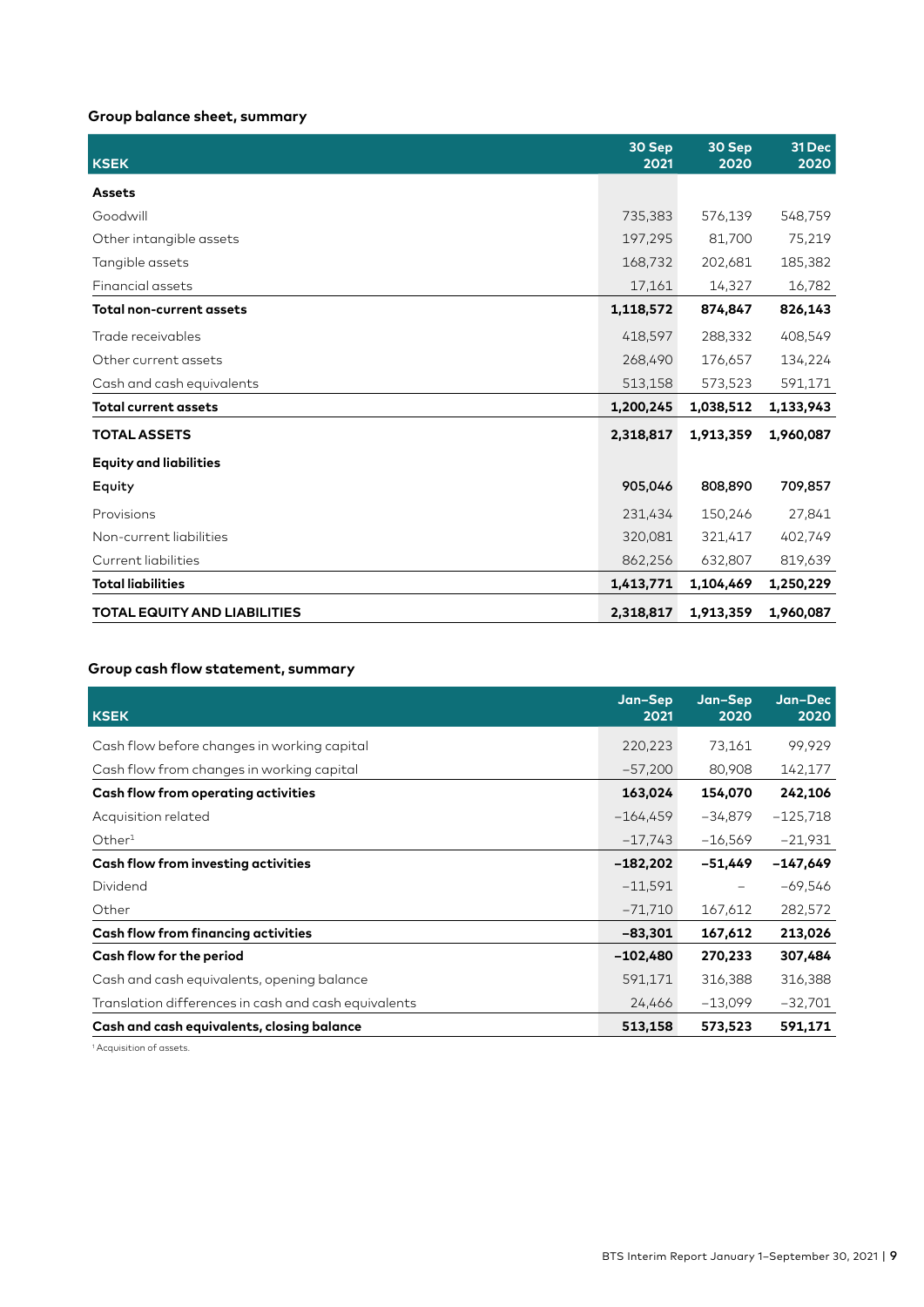# **Group changes in consolidated equity**

| <b>KSEK</b>                               | 30 Sep<br>2021 | 30 Sep<br>2020           | 31 Dec<br>2020 |
|-------------------------------------------|----------------|--------------------------|----------------|
| <b>Opening balance</b>                    | 709,857        | 839,678                  | 839,678        |
| Dividend to shareholders                  | $-11,591$      | $\overline{\phantom{0}}$ | $-69,546$      |
| New issue                                 | 4,248          |                          |                |
| Other                                     | $-168$         | $-455$                   | $-104$         |
| Total comprehensive income for the period | 202,700        | $-30,333$                | $-60,171$      |
| <b>Closing balance</b>                    | 905,046        | 808,890                  | 709,857        |

# **Parent Company's income statement, summary**

| <b>KSEK</b>              | Jul-Sep<br>2021          | Jul-Sep<br>2020 | Jan-Sep<br>2021   | Jan-Sep<br>2020   | Oct-Sep<br>2020/21 | Jan-Dec<br>2020 |
|--------------------------|--------------------------|-----------------|-------------------|-------------------|--------------------|-----------------|
| Net sales                | 985                      | 655             | 2.645             | 2,475             | 3,530              | 3,360           |
| Operating expenses       | $-1,358$                 | $-476$          | $-2.378$          | $-2.694$          | $-5.755$           | $-6,071$        |
| <b>Operating profit</b>  | $-373$                   | 179             | 267               | $-219$            | $-2,225$           | $-2,711$        |
| Net financial items      | 33,599                   | $-1.736$        | 33,300            | 15,454            | 72,742             | 54,896          |
| <b>Profit before tax</b> | 33,225                   | $-1.558$        | 33,568            | 15,235            | 70,517             | 52,184          |
| Estimated tax            | $\overline{\phantom{0}}$ | -               | $\qquad \qquad -$ | $\qquad \qquad -$ | $-3.209$           | $-3,209$        |
| Profit for the period    | 33,225                   | $-1.558$        | 33,568            | 15,235            | 67,308             | 48,975          |

# **Parent Company's balance sheet, summary**

| <b>KSEK</b>                         | 30 Sep<br>2021 | 30 Sep<br>2020 | 31 Dec<br>2020 |
|-------------------------------------|----------------|----------------|----------------|
| <b>Assets</b>                       |                |                |                |
| Financial assets                    | 370,349        | 302,568        | 301,460        |
| Other current assets                | 113,131        | 160,795        | 143,070        |
| Cash and cash equivalents           | 809            | 20,988         | 44,041         |
| <b>Total assets</b>                 | 484,290        | 484,351        | 488,571        |
| <b>Equity and liabilities</b>       |                |                |                |
| Equity                              | 160,943        | 170,525        | 134,719        |
| Non-current liabilities             | 168,687        | 136,128        | 187,247        |
| Current liabilities                 | 154,659        | 177,699        | 166,605        |
| <b>Total equity and liabilities</b> | 484,290        | 484,351        | 488,571        |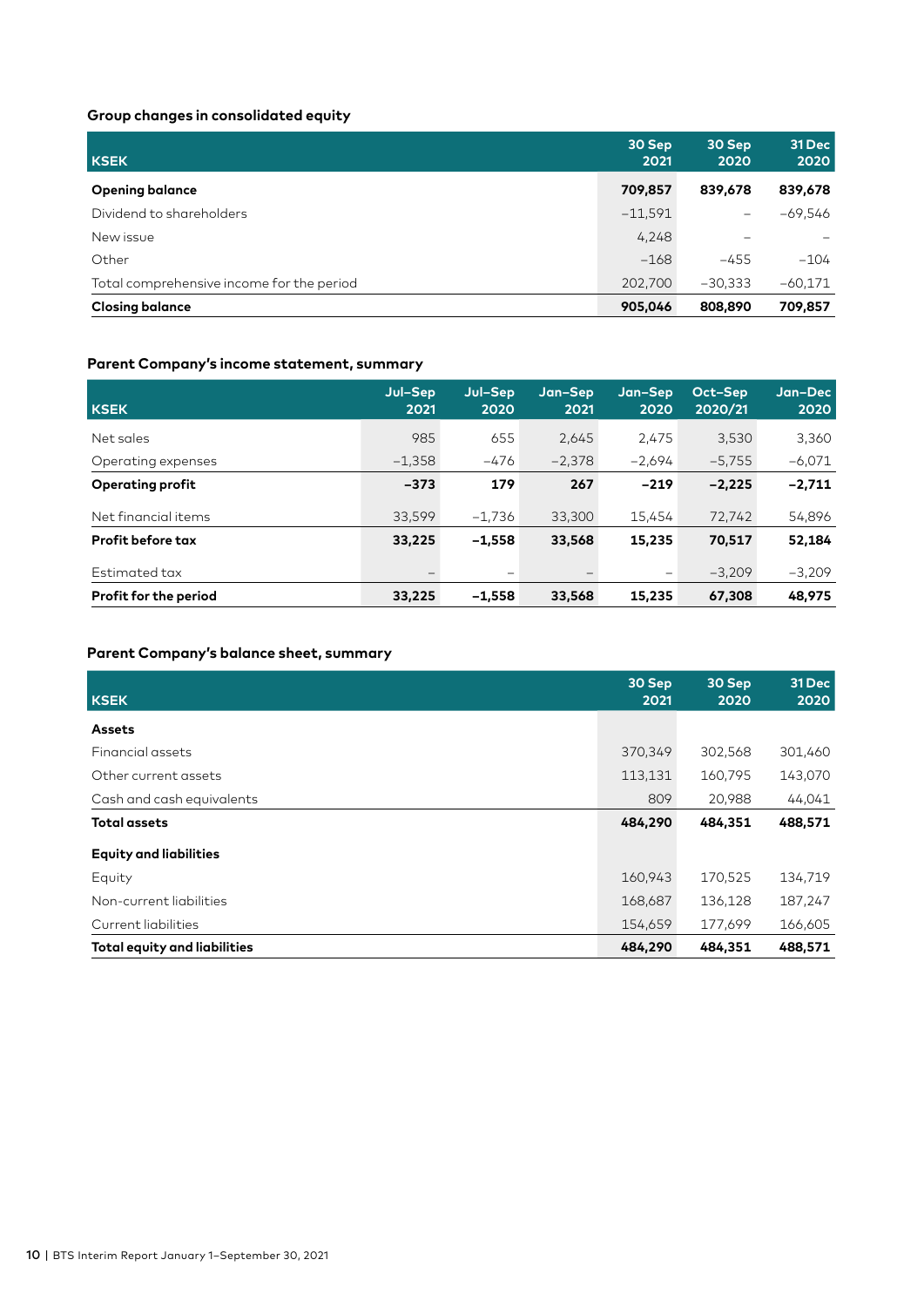# **Group consolidated key ratios**

| <b>KSEK</b>                                        | Jul-Sep<br>2021 | Jul-Sep<br>2020 | Jan-Sep<br>2021 | Jan-Sep<br>2020 | Oct-Sep<br>2020/21 | Jan-Dec<br>2020 |
|----------------------------------------------------|-----------------|-----------------|-----------------|-----------------|--------------------|-----------------|
| Net sales                                          | 478,152         | 347,004         | 1,346,064       | 1,041,524       | 1,768,695          | 1,464,155       |
| Operating profit (EBITA)                           | 114,178         | 20,764          | 237,829         | 44,918          | 283,218            | 90,306          |
| Operating margin (EBITA margin), %                 | 23.9            | 6.0             | 17.7            | 4.3             | 16.0               | 6.2             |
| Operating profit (EBIT)                            | 106,193         | 14,436          | 214,780         | 26,585          | 252,803            | 64,607          |
| Operating margin (EBIT margin), %                  | 22.2            | 4.2             | 16.0            | 2.6             | 14.3               | 4.4             |
| Profit margin, %                                   | 17.9            | 2.2             | 11.6            | 1.1             | 10.2               | 2.4             |
| Operating capital <sup>1</sup>                     |                 |                 |                 |                 | 721,468            | 522,988         |
| Return on operating capital, %                     |                 |                 |                 |                 | 41                 | 12              |
| Return on equity, %                                |                 |                 |                 |                 | 22                 | 5               |
| Equity ratio, at end of the period, %              | 39              | 42              | 39              | 42              | 39                 | 36              |
| Cash flow                                          | -94,470         | $-3,537$        | $-102,480$      | 270,233         | $-65,229$          | 307,484         |
| Cash and cash equivalents, at end<br>of the period | 513,158         | 573,523         | 513,158         | 573,523         | 513,158            | 591,171         |
| Average number of employees                        | 957             | 847             | 902             | 847             | 888                | 843             |
| Number of employees at end of the period           | 1,025           | 842             | 1,025           | 842             | 1,025              | 821             |
| Revenues for the year per employee                 |                 |                 |                 |                 | 1,993              | 1,736           |

1 The calculation included the item of non-interest-bearing liabilities amounting to KSEK 1,084 (828) .

# **Net sales according to business model**

| <b>MSEK</b>   | Jan-Sep<br>2021             |                      |                             |            |       |                             | Jan-Sep<br>2020      |                             |            |       |
|---------------|-----------------------------|----------------------|-----------------------------|------------|-------|-----------------------------|----------------------|-----------------------------|------------|-------|
|               | <b>BTS North</b><br>America | <b>BTS</b><br>Europe | <b>BTS Other</b><br>markets | <b>APG</b> | Total | <b>BTS North</b><br>America | <b>BTS</b><br>Europe | <b>BTS Other</b><br>markets | <b>APG</b> | Total |
| Programs      | 385                         | 159                  | 240                         | 71         | 856   | 188                         | 107                  | 153                         | 58         | 505   |
| Development   | 210                         | 59                   | 75                          | $\Omega$   | 343   | 218                         | 91                   | 66                          | 0          | 375   |
| Licenses      | 103                         | 21                   | 10                          | 8          | 142   | 100                         | 21                   | 16                          | 6          | 142   |
| Other revenue | 1                           | 1                    | 2                           | 1          | 6     | 9                           | 5                    | 5                           | 0          | 19    |
| <b>TOTAL</b>  | 699                         | 240                  | 327                         | 80         | 1,346 | 514                         | 224                  | 240                         | 64         | 1,042 |

# **DEFINITIONS**

### **Earnings per share**

Earnings attributable to the parent company's shareholders divided by number of shares before dilution.

# **Operating margin (EBITA margin)**

Operating profit before interest, tax and amortization as a percentage of net sales.

### **Operating margin (EBIT margin)**

Operating profit after depreciation as a percentage of net sales.

# **Profit margin**

Profit for the period as a percentage of net sales.

# **Operating capital**

Total balance sheet reduced by liquid funds and other interest-bearing assets and reduced by non-interest bearing liabilities.

#### **Return on operating capital**

Operating profit (EBIT) as a percentage of average operating capital.

# **Return on equity**

Profit after tax as a percentage of average equity.

# **Equity ratio**

Equity as a percentage of the total balance sheet.